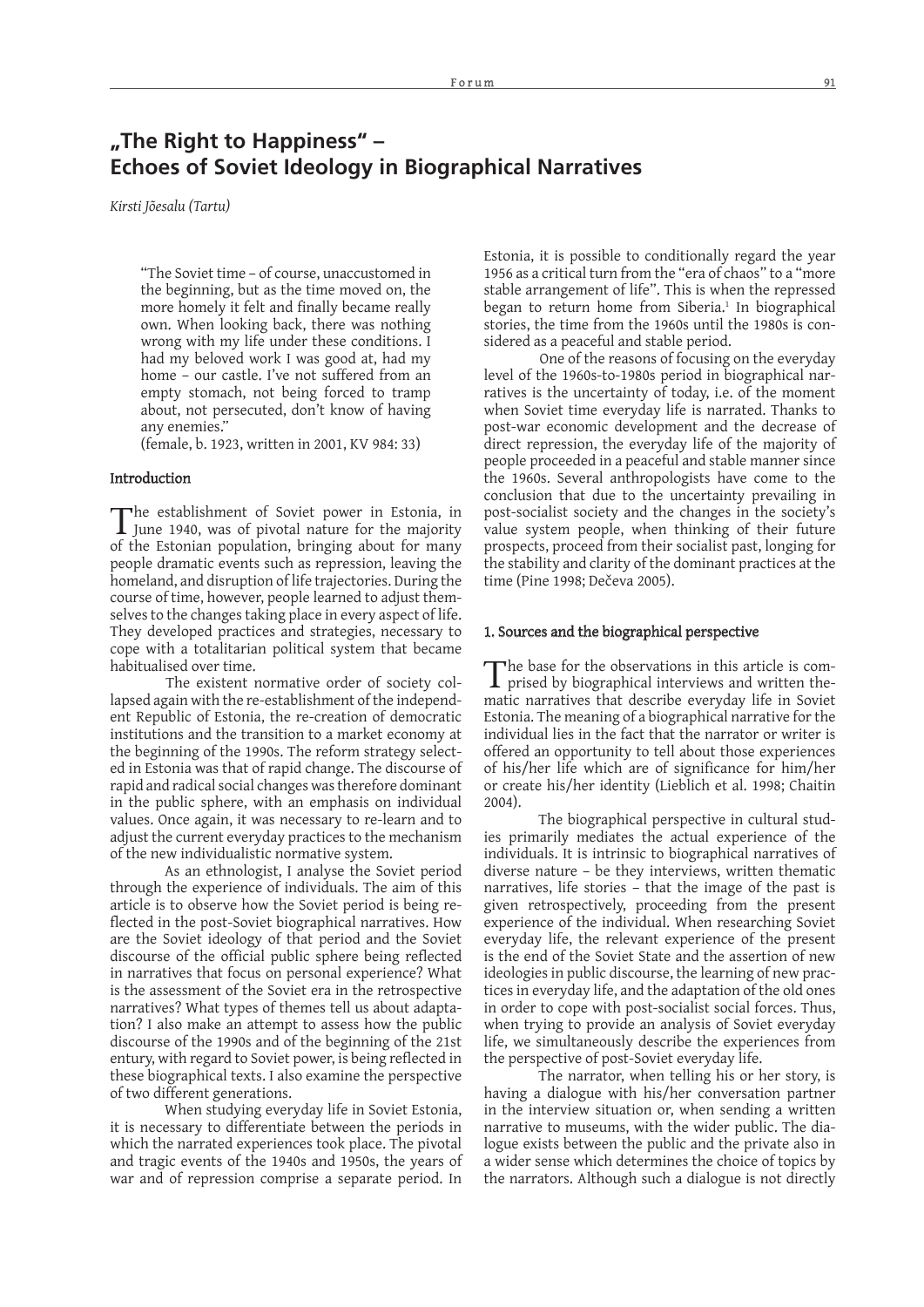revealed in these stories, it is the task of the researcher to connect the facts presented in biographical narratives with the era and the context in which the story is being narrated:

"The authors are not themselves necessarily aware of the context or able to present it explicitly: this is the work of the analyst/reader, who also 'creates' (constructs) the context." (Roos 2003: 32.)

The analysed biographical narratives enable to trace the voice of the public sphere for a number of periods. This voice can be the ideology of the Soviet party-state, the national narrative from the end of the 1980s and beginning of the 1990s ("the singing revolution"), and the contemporary pragmatic-nostalgic narrative of the Soviet time.

The dominant discourse prevailing in Estonian society from 1989 up until the second half of the 1990s was undoubtedly that of independence and nationalism. Thus, stories about the Soviet period collected between 1989 and 1998 dealt primarily with resistance and repression.<sup>2</sup> Recent years, though, have witnessed a change in the attitude towards the Soviet period in Estonia. One of the ruptures in the public discourse can be seen in the presidential elections of 2001 when Arnold Rüütel, who had belonged to the top nomenclatura of Soviet Estonia, was elected president. The "legitimisation" of the Soviet era in discussions by the public media is also noticeable in biographical texts. National discourse and stories of resistance are receding in biographies, while everyday experiences come to the forefront. Quite a number of stories reveal also "a remarkable level of autonomy and indifference to the Soviet system's values" (Lauristin 2004: 181). On the other hand, there are narratives which convey the officially expressed values of the Soviet system. I will make an attempt to exemplify such a contradictory attitude toward Soviet times in biographies.

My article is based on biographical sources collected by way of methods such as interviews and written thematic narratives. Biographical interviews have been conducted during 2001–4.3 The main theme of these 40 interviews has been the narrators' experience of the Soviet time, both through the aspect of work as well as social relationships. The second type of experiential narratives which I use are the answers to questionnaires "Life during the Soviet time" (2000), "Work and working in Soviet Estonia" (2001) and "Changes in Estonian society during the Soviet time" (2003). The interviews were conducted with people who have mainly worked and are still working in an urban environment doing clerical work and having secondary education as a minimum. Amongst the interviewees, there are individuals who have worked in trade and the educational system. Thus, the common denominator for them is the fact that they have been officials and/or administrative employees not engaged in productive labour. In the case of the written thematic narratives, I have used the same selection criteria. With regard to their profession, these people represent a large and relevant group in Soviet

society as the share of officials in Soviet society permanently increased in connection with urbanisation and general modernisation. In addition, the growth of bureaucracy (in connection with the double bureaucracy of the party and the state) was on the one hand intrinsic to Soviet society while, on the other hand, there was also a process of "privatisation of bureaucracy" (Srubar 1991). More than half of the interviewees (27) were born after World War II, thus being raised and socialised in Soviet society. The other interviews and written experiential narratives that I have used were conducted with people born in the 1920s and 1930s.

# 2. Multiplicity of perspectives: "Communists", "Party people", and the "Russian language"

Biographical narratives from different generations<br>
benable us to observe the learning of new practices and their habitualisation in Soviet society. People born in the 1920s grew up in an independent state<sup>4</sup> and in the context of nationalist campaigns by the authoritarian Estonian regime of the 1930s. This generation is considered the carrier of the nation's cultural memory, as they had a specific role during the national movement of the 1980s and in the rhetoric of the re-establishment of the state in the 1990s (Kõresaar 2004a: 17–8). The Soviet occupation effected changes for the entire generation. The choice whether to live in Soviet society or not could only be made by way of leaving the country. The majority of the people stayed and had to acquire new practices for their everyday life in the Estonian SSR and to adapt themselves to the new conditions. This is also the generation that found itself on both sides of the front line during World War II. This generation was therefore very painfully hit by the dramatic years 1939–1949. It is for this reason that the biographies are of very diverse nature because it is also this generation from which the first ideological workers, heads of kolkhozes and other representatives of the Soviet-Estonian nomenclatura emerged.

For people who were born and raised in the Soviet period, everyday life in Soviet Estonia represented normality. This generation had acquired the necessary norms by way of the socialisation process and for them, in turn, the radical change occurred with independence. Thus, different generations are anticipated to have different attitudes towards everyday life in Soviet Estonia. However, it is natural that every person's individual narrative is, besides societal factors, also dependent on other factors affecting his/her biography.

The stories about the role of the Communist Party and the command of the Russian language can be considered the themes reflecting the process of adaptation and learning the new practices. In the narratives of older Estonians, joining the Komsomol and the Party have a particular place describing the refusal and evasive reluctance to do so, or also the belonging therein (see also Siemer 2002). For the younger generation, Party and Komsomol organisations were already part of daily life and their daily practices which they had already acquired through the socialisation process. For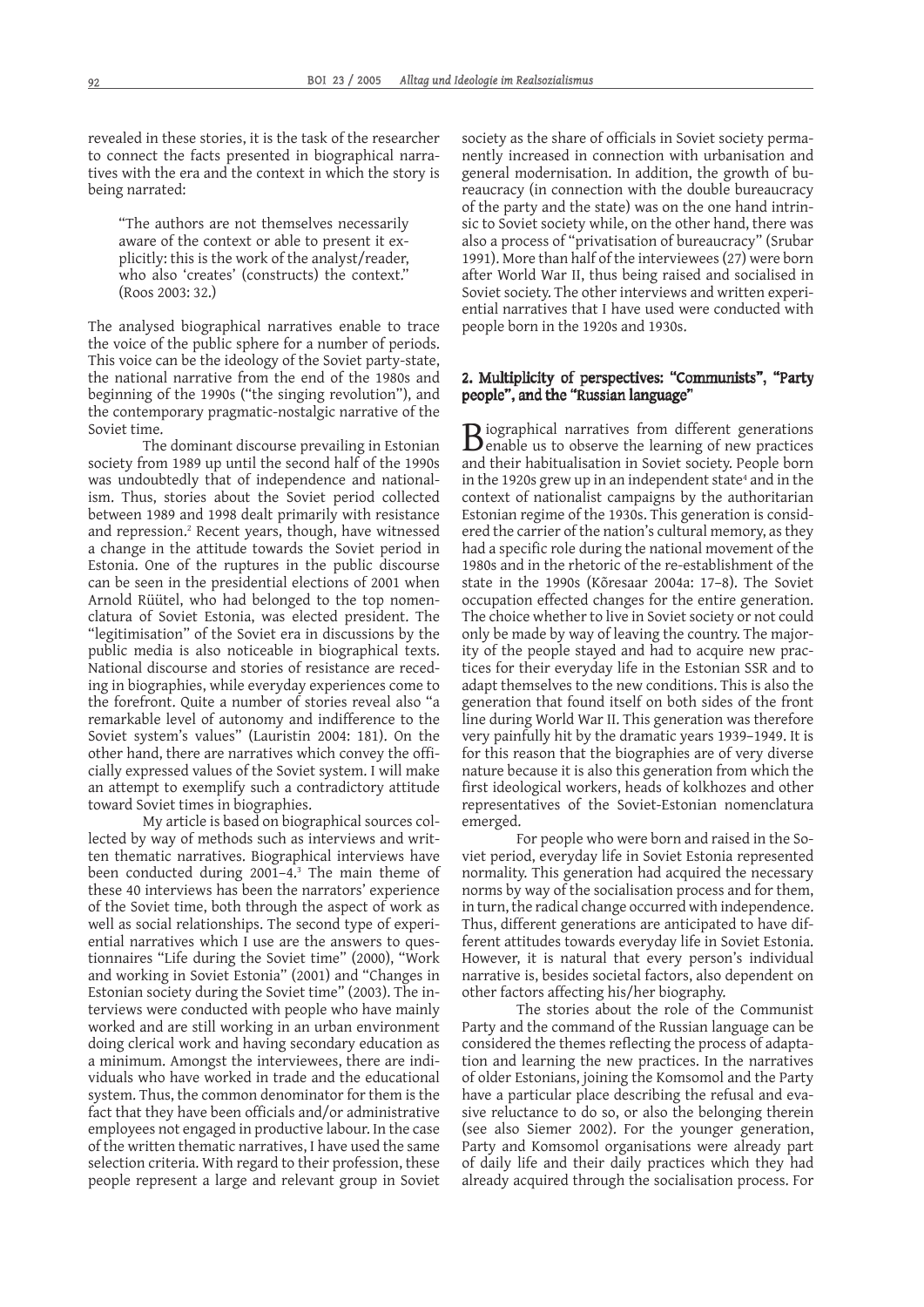them, Party life existed as a natural part of the official public sphere (but not necessarily of their personal life).

The frequently conscious choice of the older generation who had survived repression and times of horror was to keep the new generation away from conflicts by leaving the topics of the past "to where they belong". The "hidden" themes consisted of repression, the participation of the older generation in the War of Independence (1918–20) as well as in Nazi formations during World War II. Floreida<sup>5</sup>, born in 1933, writes:

"Those who had a reason to hide their past, well, they would not (despite the 'thaw') tell anything before the new Estonian government was securely in place. There were also some long-term acquaintances who found out only at the funeral [January 2004] that my husband was not a son of a Russian<sup>6</sup> highranking aviation officer, born in Volgograd, but instead a kulak's son born in Viljandi County who had become an orphan in Siberia." (Female, b. 1933, teacher, non-party member, KV 1037: 19.)

People born into Soviet society describe Soviet society by means of a double structure, indicating the existence of two different worlds – that of Party members and of non-Party people. Non-Party members, in general, deny their personal and everyday life connections with Party life or party decisions. They usually answer to questions regarding the role of the Party in their work and particularly of the partorg (party organiser) at their workplace that they were ignorant of their activities. Helju, born in 1947, is a case in point as she recalls the rumours about Party members and underlines their keeping together. She also emphasises the role of trade unions in work life as a place where decisions concerning the allocation of several goods in short supply were made, and this was of greater relevance in the everyday life of the Estonian SSR in the 1970s–1980s than decisions of the Party:

 "Ah, there was all kind of rumours going around about them [party members]. The partorg, there was so little to do with this, don't know much about it. They were more like between themselves." (Female, b. 1947, technician, interview 30 November 2002.)

As mentioned in her story, people like Helju who were born after World War Two, as a rule, did not have serious collisions with the Party. Several interviewees shared the opinion that they, as officials and persons with higher education, were not the most desired Party members as this was primarily a workers' and peasants' party. In other instances, it was a conscious career-related choice to join the Party and, reflecting on their profession, people also substantiate this choice. Today, we can see the process of de-ideologisation of the past in the case of the party members and employees of the

younger generation. They do indeed point out the unpleasant fulfilment of duties in the form of ritual events but they describe their former work in the context of the contemporary market economy by naming themselves managers, organisers, etc. The ideological secretary of the ECP (Estonian Communist Party) city committee in one of the largest towns of Estonia for example claims, regarding her work duties, that "Co-ordination was the most important thing" (female, b. 1949, Komsomol and party worker, currently a rural municipality mayor, interview 17.01.2003).

The narratives of the older generation primarily reveal themes connected with adaptation: in which way were the new necessary practices acquired, and how did the adaptation to new rules take place during the initial years of Soviet power? In biographical stories, they actively discuss their attitude towards the role of the Communist Party in their work life. Many of the members of this generation already during their years as students had to make up their mind whether to join the Party or not. The decision, in quite a number of instances, determined their future career. Georg, e.g., a non-Party member, who graduated from Tartu University as a lawyer in 1951, describes the commencement of his work life:

 "What happened next was very simple, as long as you weren't a communist, Komsomol or a Party member, then you… you were called to the personnel department and then festively, then was this damn commission, the commission of communists, this personnel department, the partorg and komsorg and they then decided." (Male, b. 1929, lawyer, interview 15 October 2001.)

As a matter of fact, Georg at first did not succeed in finding a job as a lawyer in Tartu. Thanks to his social network he got a job as a teacher and journalist in a small town for the first couple of years. The wish not to join the party determined also the work career for Heino, born in Tallinn and a graduate from a higher education institution. Heino decided to go to work in Tartu in order not to join the Party.

 "It was just before this [invitation to become a Party member] when I came here, to Tartu, and one of the reasons why I came here was the fact that they so forcefully wanted to make me the chief engineer, and for this, join the Party. Well, I would have become a chief engineer, but everyone who wanted to accomplish more, become head of a firm, it was obligatory for them to join the Party." (Male, b. 1938, engineer, interview 16 February 2002.)

The older generation justifies becoming a member of the Estonian Communist Party with the fear of losing the job (the situation of this man was complicated by the fact that his wife, whom he had married in 1960, had been deported to Siberia;<sup>7</sup> KV 993: 208-20).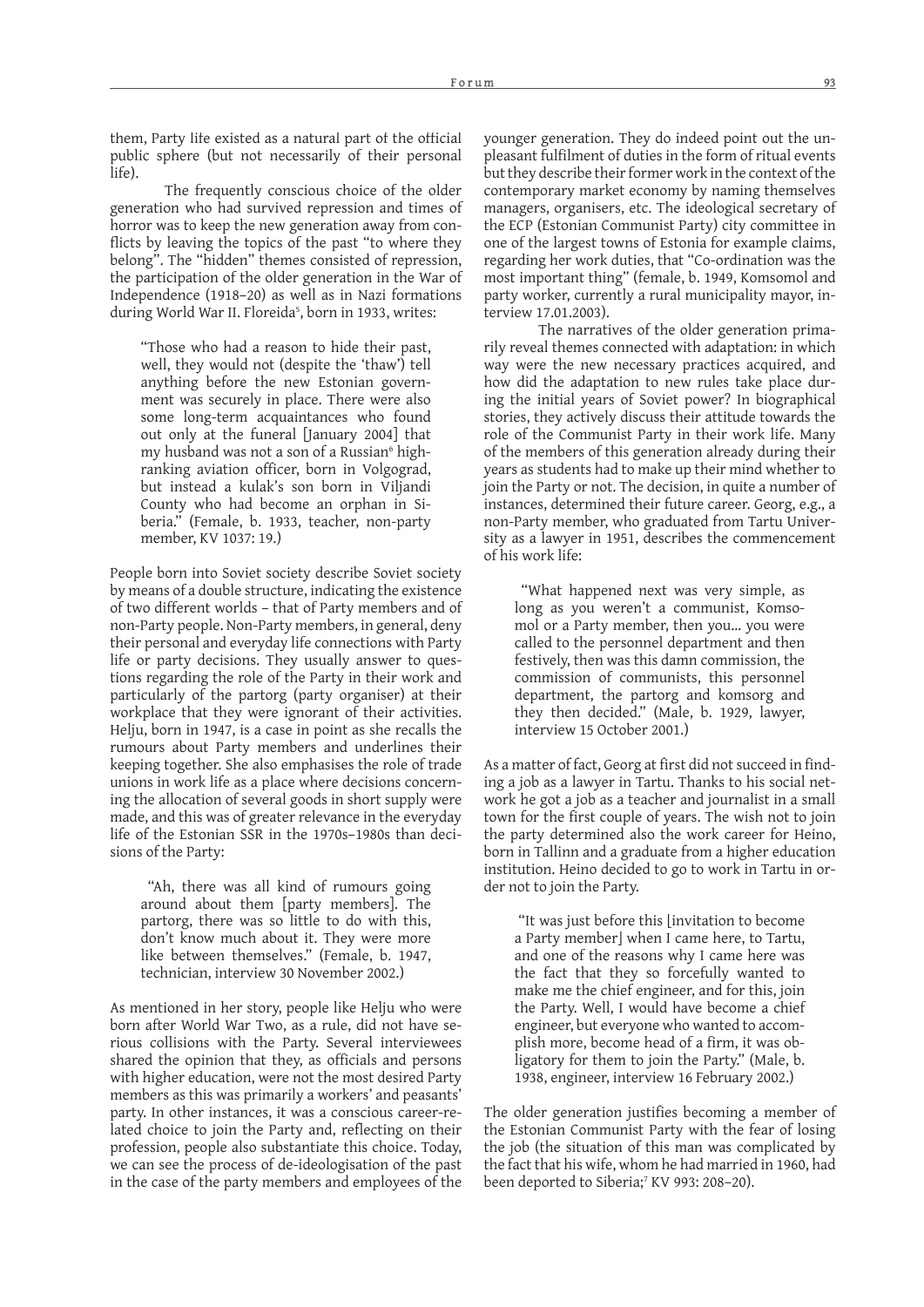"[D]uring the years 1952–60 I was in Komsomol and during 1964–90, in the Communist Party. Joining the latter 'association' was totally contrary to my convictions. As I had had my 'twigs' while working in the editor's office, there was nothing left for me but to succumb to the pressure of constant 'explanatory work'. It was not easy at all at the time to find suitable jobs in the locality." (Male, b. 1952, book-keeper, journalist, head of a small-size printing company, KV 991: 526–34.)

The use of language and changes therein also serve as a good example as to how newly learned practices were being habitualised in the course of time and became natural parts of everyday life. Here, again, we can observe differences between the generations: the younger ones, as a rule, do not characterise anyone as being a "communist" preferring, instead, the more neutral expression "Party member", whereas in the narratives of the older generation the adversaries are always the communists. One of the interesting observations, not solely from a linguistics point of view, is the style used by party members born in the 1920s when talking about their work life. They operate in these situations as dispassionate characters, describing themselves as actors who were moved here and there like chess figures:

"And then I was made $\delta$  the head of the glass industry, I was there for a whole year. Then I was taken away again. The Party always directed me somewhere and then I was made the director of Volga. […] then I was directed further to the Jõgeva Party Committee, I was there, worked as an instructor. From there, I was again directed to a Party school." (Male, b. 1921, Party member, veteran in the Red Army, employee in commerce, interview 6 September 2001.)

In the interviews, an important practice indicating adaptation is the discussion of the command of Russian. For the older generation, this was one of the new skills to be acquired, necessary for orientation in work life. The contact of Estonians born in the 1920s with the Russian language had been rudimentary, and they began to use and often only learn it only once they began working. This is how Meeta, who worked as an accountant in a large factory, describes her language studies: during the initial years on her job, she had diffi culties in filling in Russian-language documents and for this purpose she had to ask her colleagues for help:

"Luckily, in our shop-floor, there was a quantity surveyor who worked together with me who then translated all this, but when you went to the planning department to ask how to do this or what was the thing demanded there, then [they would say] to do it yourself according to your own intelligence." (Female, b. 1924, accountant, interview 14 August 2001.)

For her, conflicts on the everyday level in her job arising from language and nationality-related problems were the reason why she retired "at a day's notice". Those who went to school during the inter-war period and were later deported to Siberia retrospectively assess their decision not to learn Russian at school as one they had to regret in the course of their changed fate during their life.

To sum up this point: a large part of the older generation selects the national discourse from among several possible narrating perspectives, using it also to describe Soviet everyday life. The "Soviet" generation, on the other hand, narrates from the point of view of the everyday discourse. They focus more on everyday life during the Soviet period and the interaction of the individual with his/her daily world. When talking about their job(s), they rarely touch upon language and nationality issues. For them, learning of Russian belonged to the compulsory school programme and was therefore an "inevitable" part of their childhood. These differences between generations are related to the changes in the practices of everyday life as well as to the nature of Soviet power, a process that can be described as "normalisation". The older generation talks more than the younger one about conflicts and threats immanent to the beginning years of Soviet authority. The description of the relationship between individual and society also reflects the present-day attitude of these two different generations towards the ideological aspects of Soviet power.

# 3. Changing discourses

 $\Box$  stonian researchers using the biographical method **L** concede that in the life stories written and collected during the period of 1989–98, the everyday life disappears or "the daily personal life of the Soviet period" is described "in relatively scarce words" (Siemer 2002).<sup>9</sup> For those biographical stories which were gathered at the beginning of the 21st century, though, the contrary process can be noted. People attempt to find support in their experience of stable Soviet-time personal life for the current unstable situation. From the societal point of view, the upheavals of the post-socialist reforms and the re-arrangement of the basic structures of society have come to an end, and as a result individuals focus more on their everyday life. The emergence of the nostalgia industry<sup>10</sup> and the purposeful collection of memories from the Soviet period, of course, also have their impact.

Accounts of personal experience, in the centre of which is everyday life in Soviet Estonia, lay out a world of diverse possibilities and experiences. Despite the attempt of Soviet ideology to decrease the differences between urban and rural areas, for example, lifestories of people from town and countryside are still clearly distinctive. My article is based on the experience of individuals from towns and urban settlements in Estonia, while I use stories from people with kolkhoz and state farm (sovkhoz) experience solely for comparative purpose. A second major difference can be seen in class,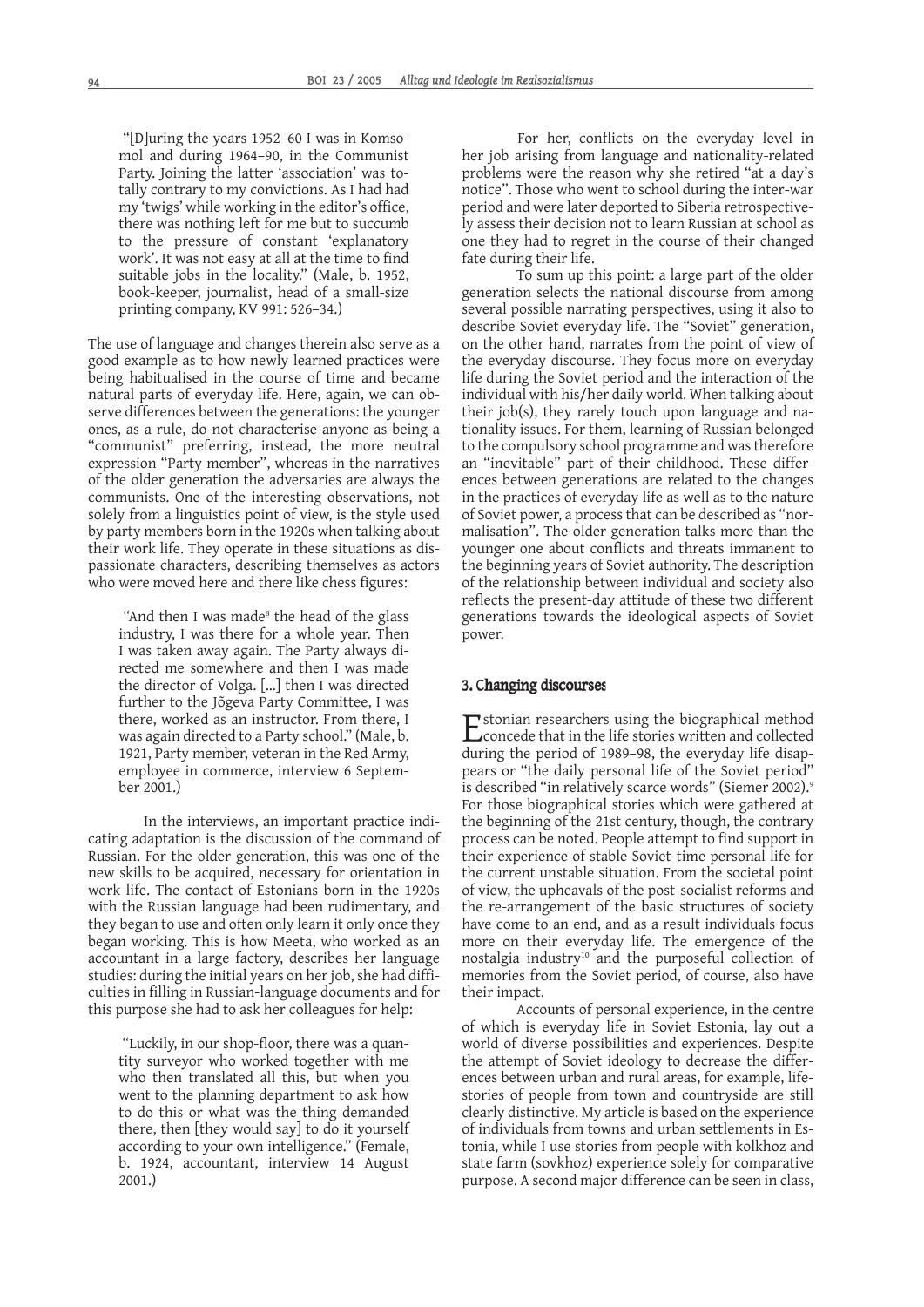despite Soviet ideology's emphasis on the obliteration of classes. When analysing individual memories of the Soviet period, status distinctions become extremely clear and are, for example, expressed in differences between "ordinary" people, "us", and "them" (the nomenclatura, enterprise directors, mid-level party workers) – differences that were very real. These differences are revealed in the treatment of everyday problems, such as remuneration for work, access to benefits and services. The narrators themselves, when giving their assessments, stress the aspect of equality in Soviet society. However, this evaluation is made from the perspective of contemporary economic differences and the rapid social stratification of society, which is intrinsic to states in transformation (see Humphrey 2002).

The main topic in biographies focusing on everyday life is related to coping with life, i.e. stories describing those practices that were necessary in order to get along in Soviet society. One of the central practices often described is the use of social relations. The importance of social networks in socialist everyday life has already been shown for the Soviet Union, most notably by Alena Ledeneva's discussion of *blat* as a quintessential phenomenon of Soviet society (Ledeneva 1998). Analyses from other socialist countries have come to similar conclusions (e.g. Milena Benovska's study of the role of social relationships and clientelism in work in socialist Bulgaria; Benovska 2004). I therefore want to mention some reasons for the importance of social relationships in socialist Estonian as revealed by biographical narratives. The first one was the existence of sufficient spare time on the job in contrast to today, and the general importance of social networks. Social networks in everyday life were actually used by people tried to get hold of goods in short supply. Furthermore, in the work place, people built solidarity against the common enemy – the boss, the partorg. It was important to form a trustful group, among whom it was possible to discuss the topics and issues "not recommended" to be mentioned in public. Activities by all kinds of hobby-related groups were another significant means to foster social relations. Here we can also note that the connection between leisure and work place in socialist societies was closer than in Western type societies (see Lönke 2003: 212).

Today's social uncertainty has definitely an influence on why the topic of social relationships figures so prominently in life-stories. The transition to market relations brought along new behavioural strategies, adaptation to which was not always painless. It was also typical for Soviet society that people worked at one place for decades which facilitated the creation of long-term social relationships. Today, some people are significantly more mobile and change their job more frequently. In addition, financial differences also have a certain impact on social relations and sometimes led to their rupture. In their narratives, people often stress things to which there is no access anymore, be it due to age, unemployment, or the changed nature of work. The past is being assessed proceeding from one's current economic situation, by equalising Soviet-time ideological constraints with today's economic ones: if the individual's financial situation during Soviet time

was remarkably better than today, he/she sees no difference between life in the USSR and independent Estonia, saying that "I couldn't travel then and can't do this now either". Similarly, one should not underestimate the impact of the ruling collective ideology on people's daily behaviour. The half-a-century-long accentuation of collective values in ideology and socialisation by educational institutions shaped the behavioural strategies of the new generations, both with regard to work as well as to leisure time practices.

Although the main topics in biographical sources are the "ordinary themes" – social relations, stories about acquiring a flat or other items, obtaining education, economic difficulties, showing one's own competence in overcoming difficulties – there are also certain themes and representations where we can identify traces of the official discourse.

#### *3.1 Stories on adaptation and personal happiness*

The aim of Soviet ideology was to reshape the entire society and create a new human being. The goals and ideas of this new society were communicated to the ordinary citizens in a corresponding language. $11$ The ideological use of language mainly occurred within the framework of the "official public sphere" (Garcelon 1997: 321–2). One characteristic feature of Soviet ideology was the opposition made between 'we' and 'they', where 'we' was always connected with positive meaning and 'they' with negative ones - both in official ideology as well as in everyday discourse. We see the we–they dichotomy both within society, where people made a distinction between 'them' – the nomenclatura, the bosses, etc. – and 'us' – we, the ordinary people –, as well as in the Soviet state's opposition to Western countries. The experience obtained by way of the official public sphere undoubtedly had its impact on individual behaviour and mental patterns at the everyday level as well as on the strategies used in the private sphere, in family life, and in the "informal public area" (Zdravomyslova, Voronkov 2002).

It is not difficult for the narrators to talk about topics connected with the private and informal public sphere. However, the issue is different when they touch upon the formal public side. In the following, I analyse how different public discourses are present in retrospective narratives. I try to follow the occurrences of two public discourses, the Soviet one and the assertion of the newly independent public discourse with regard to the Soviet time. In general, it is possible to highlight two different trajectories: in the case of individuals who were active in the Party or the Komsomol or who were employed by institutions "servicing" the official ideology, the dialogue with the official public discourse exists in a more explicit manner. In stories by others, the description of the ideology is of a more concealed nature.

A vivid example showing the attitude towards the Soviet period prevalent in the public discourse is a sentence uttered by a high government official and diplomat during a biographical interview in winter 2000: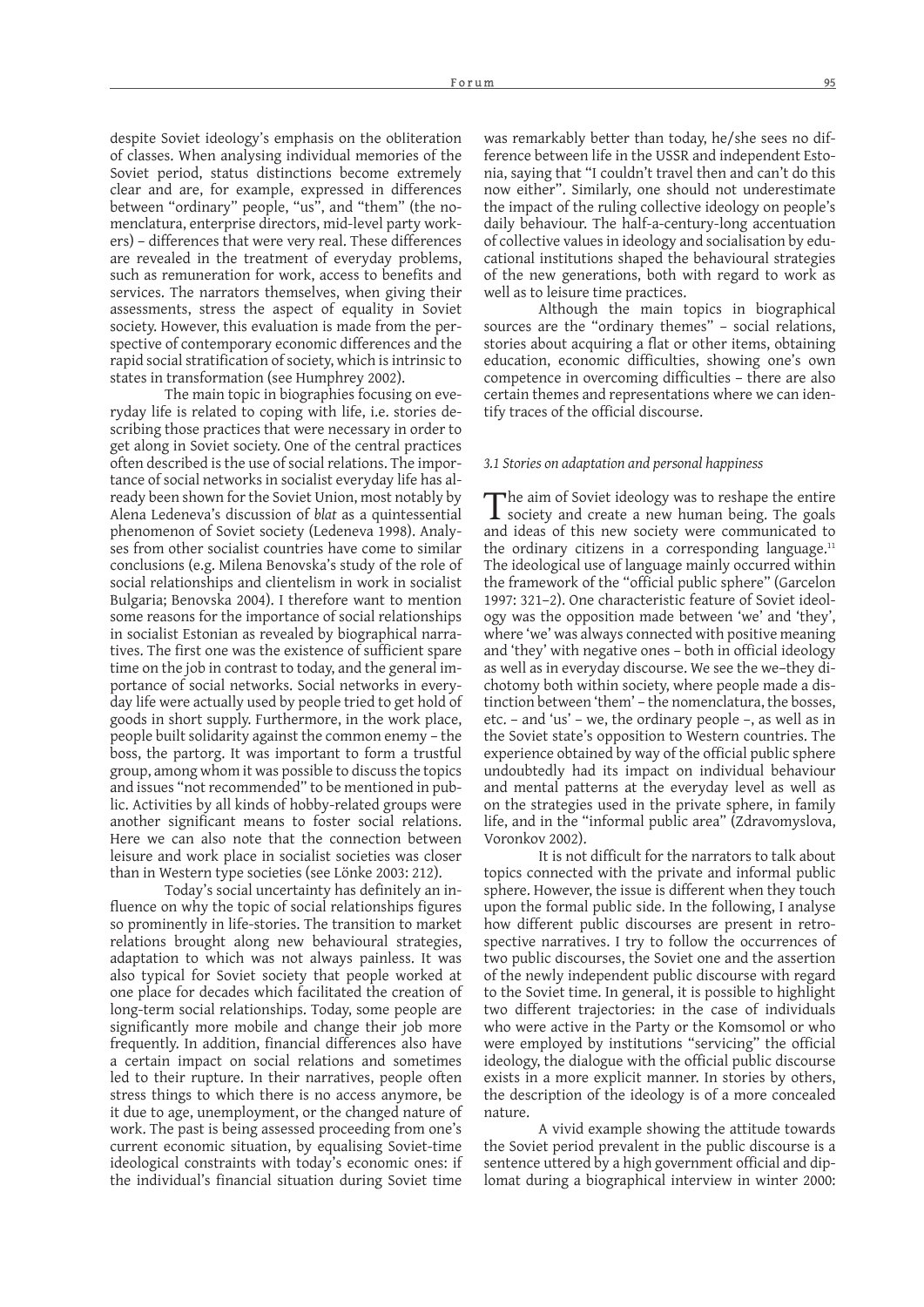"there was no life during the Soviet time" – this was his answer to the question why everyday life "disappears" in life histories. In my opinion, this phrase summarises the public discourse of the 1990s, where dealing with the "right", i.e. national history was dominant. As indicated above, this attitude has changed. Naturally, the change in the public discourse has not taken place over night, and the interviews until now still reveal an ambivalent approach towards Soviet society and Soviet everyday life. Irja, born in 1942, who was interviewed in 2002, repeatedly gave assessments of life during the Soviet period in the course of the interview.<sup>12</sup> At the beginning of her interview, she noted:

 "We did sports, very often went to competitions, were able to travel around very much. So that in this sense, I remember my schooltime as something good, although let's say, this … this was … My uncle came back from Siberia. There were all sorts of problems like that, but this still didn't prevent us from being young, active and sort of … as we all were, from being happy in a way." (Female, b. 1942, technologist, interview 22 November 2002.)

On the one hand, this quote reflects a central theme of narratives describing everyday life – "the right" to personal happiness in any society, even in a totalitarian one. On the other hand, the theme of participating in sufferings caused by Soviet power - "my uncle came back from Siberia" – was one of the main identity-creation strategies in newly independent Estonia. Irja, too, refers to this source of legitimisation. However, the individual's own endeavour to live his/her life is a deeply rooted notion in this interview. She described the time of her coming of age, the society of the 1960s, as a more lenient and liberal one, as a time when life was not threatened by immediate terror.

The partner in the dialogue, to whom the story is presented, is also of significance. In this concrete case, the interviewer was a student born in 1982, whose experience of the Soviet time was limited to the memories of early childhood. The narrator's assessment of the Soviet period is a mixture of the contemporary attitude towards the Soviet time as a period of occupation and as "a non-lived time", and her own unique experience of her life. "I can hear myself that I'm talking somehow very positively." When answering to the interviewer's question why should she talk in a negative manner about the Soviet time, she made clear that, if we now talked about the Soviet period, she would not like to say that she had specifically valued this time, but it "was my life and my youth, I don't even want to start thinking negative". The key which opens everyday narratives of the Soviet time is therefore everyone's right to happiness and to private life. Irja repeatedly refers to the "right to happiness" during her interview. Here, the overall modernisation of society during these decades seems to correspond to the forward-looking focus of Soviet ideology and its myth of the free and happy Soviet person that was the essence of the new man and the new type of society.

Representatives of the Soviet state, when discussed in retrospective stories, are not only portrayed in terms of conflict but, instead, are measured accord-

ing to their humanity. In the next example, the head of a financial department in the city of N. described how the chairman of the Executive Committee reacted to a complaint which said that the informant had "publicly" celebrated Christmas (she had put a decorated Christmas tree near the window of her flat, which could therefore be seen from the street).

 "I thought what's up, what has happened [having received the invitation to come to the office of the Executive Committee's chairman]. And there he says, Maripuu, put thick curtains in front of your windows so that your Christmas tree wouldn't bother other people [laughs]. And then people would say that they are big communists and all that. Well, they weren't really big communists after all." (Female, b. 1928, book-keeper, head of financial department, interview 3 January 2004.)

The stigmatisation of members of the Estonian Communist Party and especially of party activists was part of the public discourse of the new independent Estonian state.13 But the informant of the above mentioned example repudiated the image of the communist as someone who persecuted people and represented the ideology of the party. Whereas during the Soviet period and at the beginning of the 1990s the party nomenclatura clearly belonged to "them", now it is possible to see this borderline shifting. Maybe they will eventually even fall within the "us" category? On the other hand, we can view such convergences as part of the strategies of daily discourses. Reminiscences deal of human matters and are connected with one's personal life. The unexpectedly humane behaviour of former representatives of the power is particularly highlighted also in other narratives. Evi, who had been working as a secretary and a book-keeper, for example, stressed the number of foreign guests that the Estonian Communist Party allowed to participate in the anniversary celebration of the Russian Orthodox convent:

 "Kuremäe Convent, this convent had some kind of an important anniversary, all those religious figures came together from all over the world, but to get into the Soviet Union say from Jerusalem and Greece, this wasn't easy at all, but anyway, then the chairman of the Executive Committee, this party boss, they did everything they could so that the people could really come here from these countries and they did arrive and they were received in the Executive Committee in a very genteel and festive way, only that everyone had to write down what the others [quests] had said." (Female, b. 1955, official, bookkeeper, department head, interview 22 August 2001.)

This interview touches upon the theme of religious life that was a particularly sensitive subject during the Soviet time. Religious life and religious people were part of a domain of special interest for the authorities, and the quoted episode also confirms this.

What aspects and essential myths of Soviet ideology can be found in post-Soviet narratives? The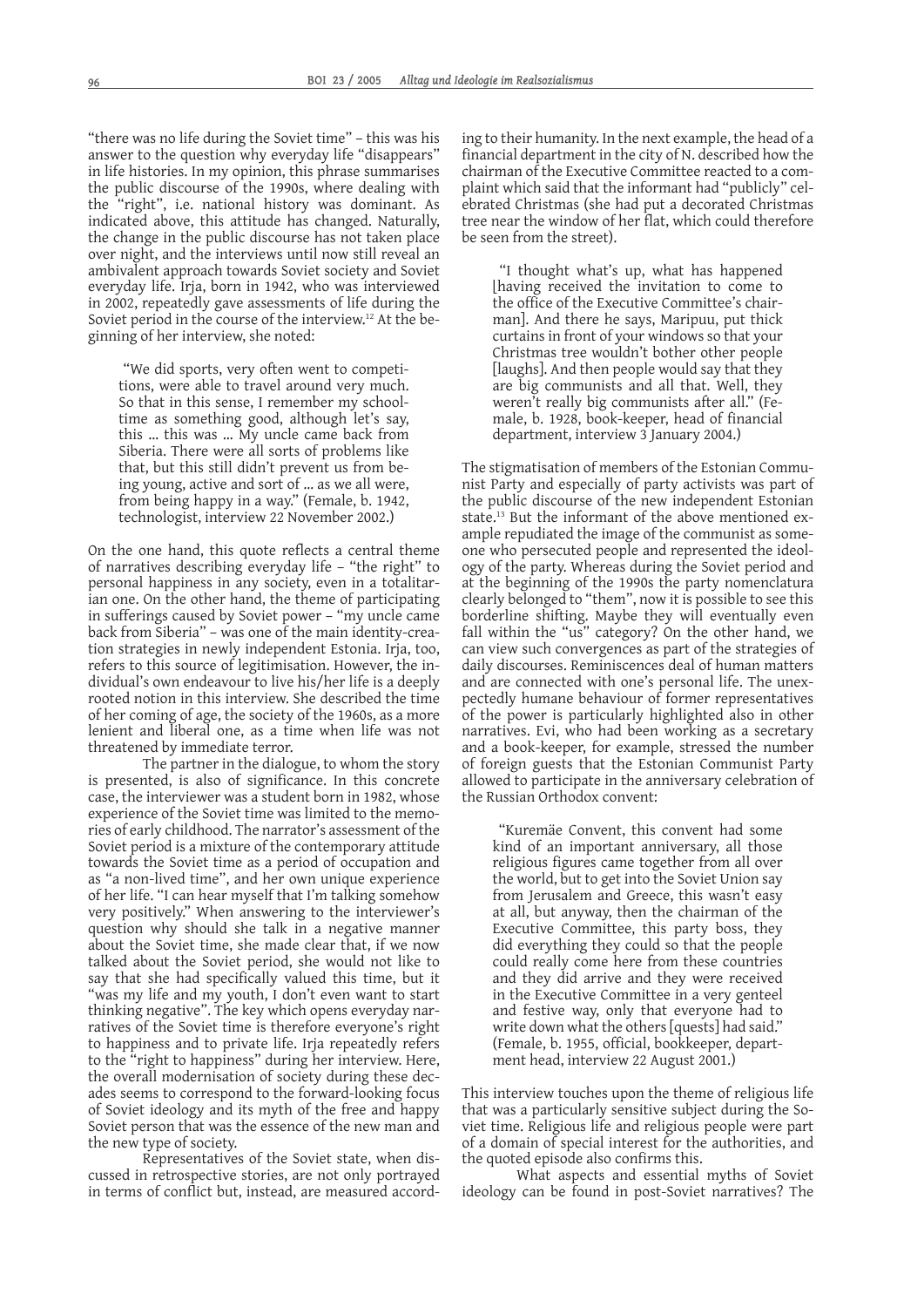ideology of collectivism was of extreme importance for the Soviet regime, which emphasised collective values. However, the official ideology of collectivism gradually lost its significance in Soviet society, following the end of the Stalinist terror (Shlapentokh 1989). Soviet citizens, then, valued above all their own and their family's wellbeing. At the same time, people willingly participated in all kinds of collective undertakings. These are one of the focal subjects in life-story narratives. Similarly to the idealistic and nostalgic image of the rural family, which in the life histories of Estonians of the older generation symbolised national integrity in the 1920s and 1930s, we can find an exhilarating picture of one's work-place or leisure collective in biographies reflecting Soviet everyday life.

The ideological aim of the regime was to achieve control over its citizens in every field of life. The control of everyday life had to be performed at an individual level, which meant that it was not exerted only by the repressive apparatus of the state, but each colleague was expected to check his/her work-mates (Kharkhordin 1999). In order to be aware of the views of one's colleagues, it was good to know what they did in their private lives. I do not attempt to claim that people in work collectives consciously checked each other, but the according ideological inclination definitely had an impact. In post-Soviet narratives, this is being revealed by the discourse of mutual care and assistance. In the example below, Hilja indeed underlines how such behaviour was typical "of the time":

Q: "Did you know all of them [29 subordinates] by face?"

A: "Oh, of course! And not only by face but their life in general, because this was very important at that time. Once you saw that the person has a big problem, she cannot cope with her tasks. Well, you didn't go to berate with her but you went to help her and ask how could we help you." (Female, b. 1928, bookkeeper, head of financial department, interview 3 January 2004.)

The discourse of mutual help is aluded to in the description of several practices, such as the network used for goods in short supply. In order not to admit the usage of a system of exchanges of services, this practice was rationalised as "mutual assistance" or by the rhetoric of friendship (cf. Ledeneva 1998: 60 passim).

# *3.2 Ideological discourses of enhancing and furthering of life*

 "Then they could again further their life." (Male, b. 1921, party member, employee in commerce.)

The last discourse to which I want to draw attention<br>to is the occurrence of ideology in the analysed biographical stories. Aside from the national discourse and stories about adaptation, the studied narratives also contain the Soviet ideological discourse. The treatment of this theme is complicated, particularly in the case of written thematic narratives. Being a researcher from

the younger generation, it is difficult to understand certain instances of language use and style: is it a sincerely stated opinion or an ironical linguistic pun? Biographical interviews, though, provide an opportunity for immediate specification and queries.

As researchers, we are also affected by our world and cannot get rid of our own subjectivity. When I started to do research on Soviet everyday life by analysing biographical sources, I myself was definitely affected by the national discourse, prevalent in society during my socialisation. I therefore felt surprise when I realized that in a number of narratives Soviet everyday life was reflected positively.

When discussing the adaptation trope, I pointed to the focus on personal happiness. But also the myths of "enhancing" and "furthering Soviet life" are present in the biographies. To be directed towards the future was one of the essential elements of official propaganda. We do find this myth, and the belief in it, in the narratives of the 1920s generation, although their main story line is nationalism and resistance. Albert, born in 1921, retells his work biography through the slogan of enhancing society and furthering life. Socialist competition, bonuses, working abroad, the idea of trade unions and also private topics such as getting married are presented in the context of the furthering of life and the education of the people. In Albert's story, the focus lies on the control that Soviet citizens exerted over each other, but he presents this in his narrative in form of education and instruction:

 "Life was about education all the time, and I don't know whether it's still the same now, but then we really had a lot of trouble in educating them [the subordinates]." (Male, b. 1921, employee in commerce, Red Army veteran, party worker, trade union activist, 6 September 2001.)

On the other hand, Albert's contemporaries regard "acquired helplessness" as one of the challenges of today's society. People did not get used to decision-making and let themselves being directed. This makes it now difficult for them to adapt to the new normative environment.

The depiction of good and efficient Estonians, whose hard-working nature made state farms and kolkhozes stand on their feet is another widespread motif in biographies. Nevertheless, the creation of collective farms is usually depicted as a tragic disruption of the previous lifestyle. But there are also different viewpoints:

 "This was a big job, but people's characters were quite difficult. They didn't want to work in the kolkhoz or state farm, they preferred to work on their own. Well, but they weren't allowed to. Well, they did to some extent, took a garden, I don't know, these gardens were taken away and the kitchen gardens, in order to reduce dawdling." (Male, b. 1921, employee in commerce, party worker, trade union activist, interview 6 September 2001.)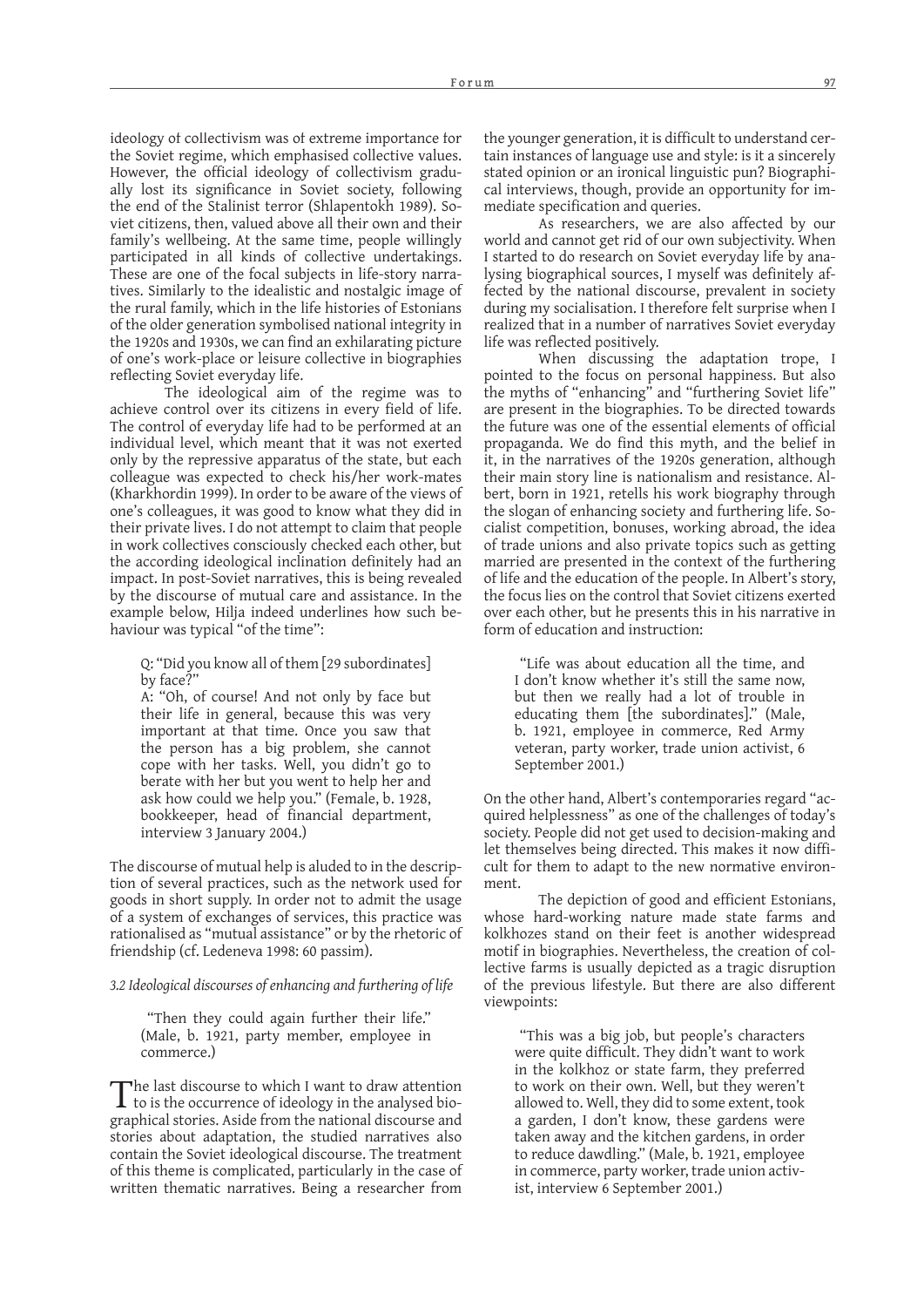The mentioned privately used land plots – the maximum size was 0.6 hectares – were essential sources of additional income for many people, and also had significance in the sense of working for oneself. For those in power – and Albert counts himself as one of them – farming on small personal plots served as an "inhibitor of labour productivity" (see Alanen 2001). People who previously held positions of power understand the inner logic of the system better than those who lived on the other side of the "double structure". They, for example, clearly see the reasons why they ran into certain problems, as the next example of a party-activist who was removed from ideological work illustrates:

 "If my brother hadn't been in the German army, then I would have definitely studied further [in the party school, 1950–1], but well, why this party worker was not wanted –he was politically tied because of his brother, which was such a danger that further education was not enabled. This time, it was Käbin in the Party Committee or this major figure of the party committee, well, he called me to his office – 'we can't use you any more, can't allow you to study, we can't use you in the future and therefore send you to the economy'." (Ibid.)

Nevertheless, the ideological discourse is not predominant; people in power positions do admit that it was not possible to direct people only with ideological calls but rather with economic incentives. This can primarily exemplified by the attitudes towards the role of socialist competition. Although this was, on the one hand, part of ideological education, additional remuneration, on the other hand, is admitted to have had an impact on the participation in competitions and thus the accomplishment of ideological goals (also in KV 900: 69–92; KV 999: 11–9). When analysing the ideological discourse, it is therefore necessary to take into account that the narrators themselves often do not acknowledge the game in which they had a central role to fulfil (Lauristin 2004: 182). Here, I pointed only to a few clearly apparent cases but the subject itself is significantly more diverse and complicated.

## Summary

The depiction of the Soviet period in biographical narratives of Estonians collected at the beginning of the 21st century is played out on several different levels. The dominant one is certainly the discourse on everyday life, which describes practices and strategies of how people organised their life in Soviet society. The goal of the life histories is also to assure that the individual has lived a "good life". Aside from this discourse, I also pointed to two other, less obvious discourses in the written life stories and oral interviews: the adaptation trope and occurrences of the former ideological discourses.

It can be said that, with growing distance from the Soviet period, the tolerance towards this period increases. But there is still no consensus in society as to how to treat the Soviet period. Until now, it was rather seen as "bad" times, which is also revealed in narratives as they show an ambivalent approach toward the Soviet period (see also Kõresaar 2004: 107–9, for female life-stories). It is interesting to observe how, on the one hand, those who were part of the official Soviet authorities try to de-ideologise their actions at that time; on the other hand, we can still sense the impact of Soviet public discourse and ideological rituals in post-Soviet narratives. Post-Soviet biographies contain, for example, the Soviet "discourse of humanity" which also conveys legitimacy to the authorities. The generation of the 1920s, for their part, can be seen as the carrier of different memories but since these people were put in the centre of dramatic events only by virtue of their age, it is obvious that some of them chose to play the Soviet game.

# Sources

40 interviews on work experience and social relationships (in the possession of the author and the Chair of Ethnology, University of Tartu); "KV": written thematic narratives in the Correspondents' Archives of the Estonian National Museum.

#### References:

Alanen, Ilkka et al. (eds.) 2001: Decollectivisation, Destruction and Disillusionment. A Community Study in Southern Estonia. Aldershot and Burlington, VT: Ashgate.

Benovska, Milena 2004: Social Networks, Coalition, and Clientelism at the Workplace in Sofia (1960-1989). In: Klaus Roth (ed.): Arbeit im Sozialismus – Arbeit im Postsozialismus. Erkundungen zum Arbeitsleben im östlichen Europa (= Freiburger Sozialanthropologische Studien, vol. 1). Münster: Lit Verlag. 109–127.

Chaitin, Julia 2004: My Story, My Life, My Identity. In: International Journal of Qualitative Methods, 3(4), at <http://www.ualberta.ca/ ~ijqm/>, retrived 25.04.2005.

Dečeva, M. 2005: Erinnerungen an die Zukunft. Das in den 1990er Jahren konstruierte Bild des Sozialismus. In: Klaus Roth (ed.): Sozialismus: Realitäten und Illusionen. Ethnologische Aspekte der sozialistischen Alltagskutlur. Wien: Verlag des Instituts für Europäische Ethnologie, 203–209.

Garcelon, Marc 1997: The Shadow of the Leviathan: Public and Private in Communist and Post-Communist Society. In: Jeff Weintraub, Krishan Kumar (eds.): Public and Private in Thought and Practice: Perspectives on a Grand Dichotomy. Chicago: Chicago University Press, 303–332.

Hinrikus, Rutt 2000 (ed.): Eesti Rahva Elulood I-II. (ERE I-II). Tallinn: Tänapäev.

Hinrikus Rutt; Ene Kõresaar 2004: A Brief Overview of Life History Collection and Research in Estonia. In: Tiina Kirss, Ene Kõresaar, Marju Lauristin (eds.): She Who Remembers Survives. Interpreting Estonian Women's Post-Soviet Stories. Tartu: Tartu University Press, 19–34.

Humphrey, Caroline 2002: The Unmaking of Soviet Life. Ithaka, Ny: Cornell University Press.

Jõesalu, Kirsti 2003: What People Tell about Their Working Life in the ESSR, and How Do They Do It? Source-centred Study of a Civil Servant's Career Biography. In: Pro Ethnologia. Studies on Socialist and Post-socialist Everyday Life, 16: 61–88.

Kharkhordin, Oleg 1999: The Collective and The Individual in Russia: A Study of Practices. Berkeley: University of California Press.

Kõresaar, Ene 2001: A Time Ignored? About the Role of the Soviet Pe-